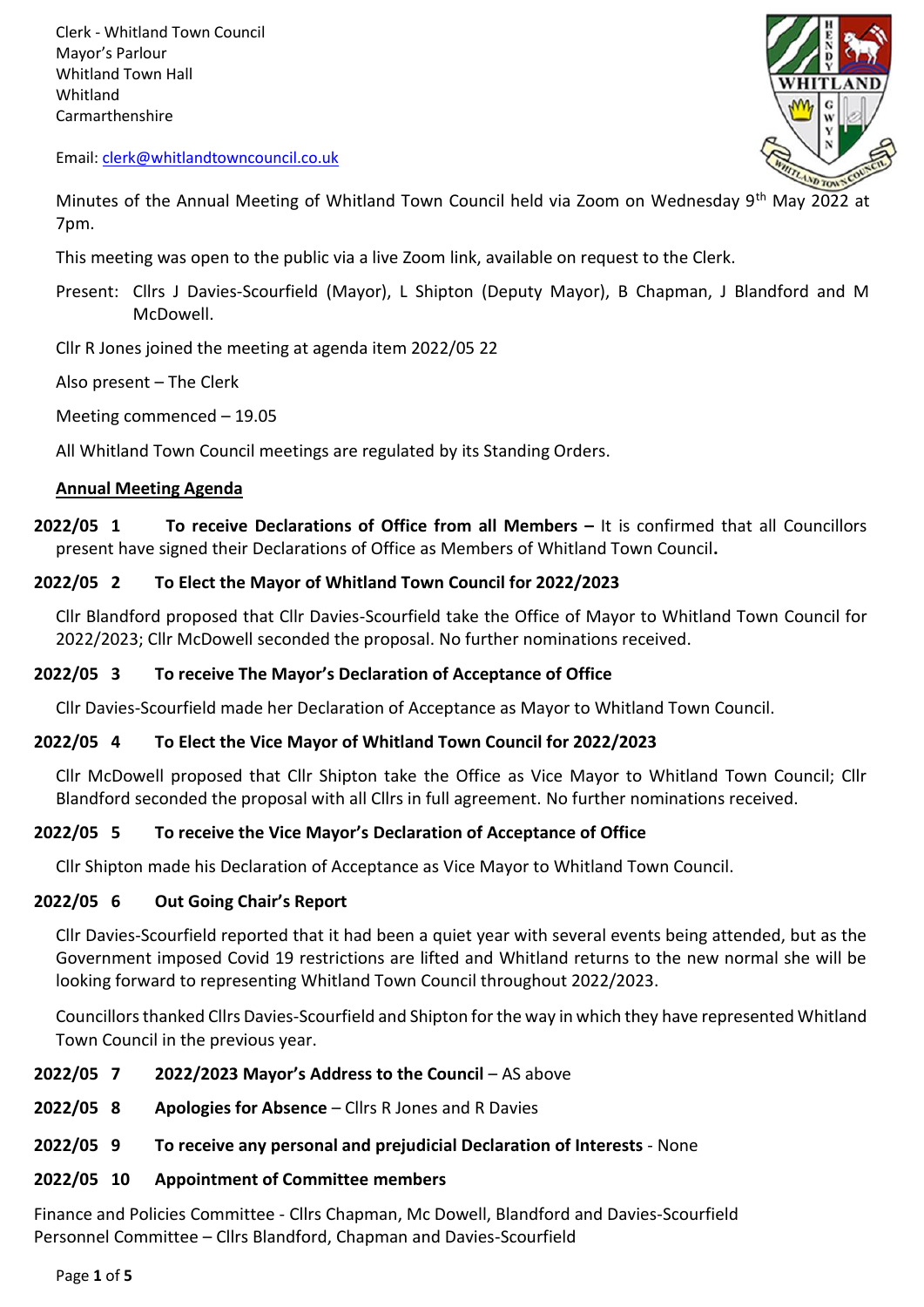Grounds Committee – Cllrs Shipton, Jones and Chapman

### **2022/05 11 To review the Council's representation on outside bodies**

One Voice Wales - Cllr Chapman

#### **2022/05 12 To confirm Renumeration payments made to Councillors for 2021/2022**

It was confirmed that no Remuneration payments have been made to Councillors during 2021/2022

**2022/05 13 To Receive any Updates Regarding the Audit Process –** For continuousness of service Whitland Town Council will continue to use Messrs Llewelyn Davies, Charted Accountants of Whitland to carry out its internal Audits.

The Clerk confirmed that all documentation required has been delivered to Llewellyn Davies Accountants in Whitland to enable the Internal Audit to be carried out.

## **2022/05 14 To set the time and dates of the General Meetings of Whitland Town Council (June 2022 to May 2023)**

Meetings will continue to, as long as viable, be held on the second Monday of the month with no meeting being held in August. Meetings to continue via the medium of Zoom for the time being.

Cllr Chapman proposed that during the Summer Recess any planning applications received, for the Whitland Town Council to consult on, be considered via Email and the Clerk respond accordingly taking into account Councillors considerations; Cllr Davies-Scourfield seconded the proposal with all Cllrs in full agreement.

#### **General Meeting Agenda**

## **2022/05 15 To Receive the Minutes of the Meeting Held on the 11 th April 2022**

Cllr Chapman proposed that the Minutes of the General meeting held on the  $11<sup>th</sup>$  April 2022 be signed as a true record of the meeting; Cllr Blandford seconded the proposal with all Cllrs in full agreement.

#### **2022/05 16 Matters Arising from the Minutes – Information Only** - None

#### **2022/05 17 Account(s) for Payment and Bank Reconciliation – See finance report**

All Councillors confirmed that they had received the Finance Report

| To Be Approved/Acknowledged |      |                                                   |   |            |  |
|-----------------------------|------|---------------------------------------------------|---|------------|--|
| 01.05.2022                  | 1465 | M Priestley Salary                                | £ | 879.48     |  |
| 01.05.2022                  | 1466 | Castle Howell - Toilet Rolls and Cleaning Clothes |   | 71.84      |  |
| 04.05.2022                  | 1467 | <b>Wages</b>                                      | f | 174.10     |  |
| 09.05.2022                  | 1468 | <b>BHIB Insurance Renewal</b>                     | f | 926.36     |  |
| 09.05.2022                  | 1469 | DP Building Suppliers - Grounds Maintenance       |   | 25.80      |  |
|                             |      |                                                   |   | £ 2,077.58 |  |

Cllr Davies-Scourfield proposed that the accounts, as presented, be paid in full; Cllr Shipton seconded the proposal with all Cllrs in full agreement.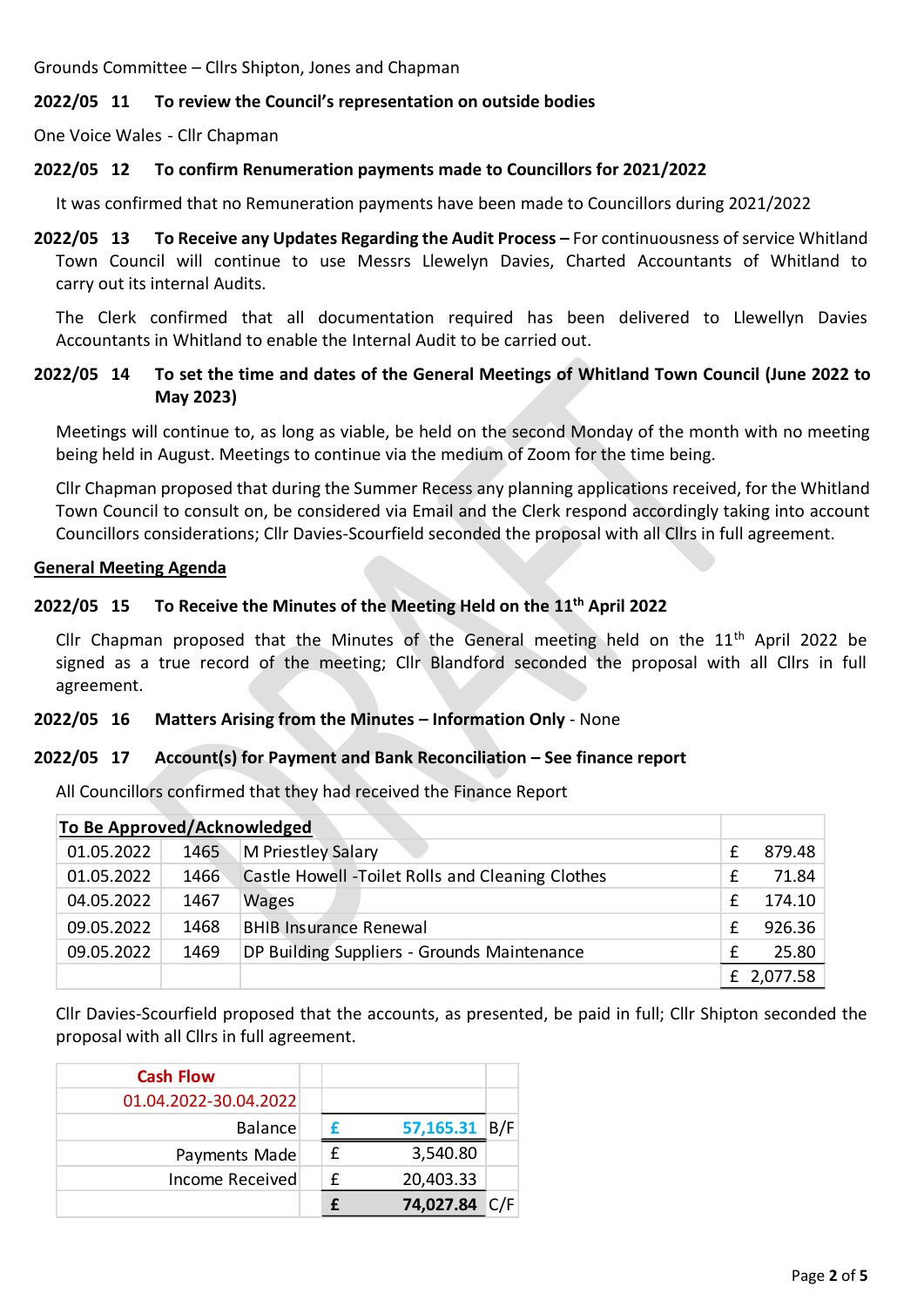Cllr Davies-Scourfield proposed that the bank reconciliation be signed as a true record of the Whitland Town Council's financial position; Cllr Chapman seconded the proposal with all Cllrs in full agreement

# **2022/05 18 Planning Application(s) Received**

All planning application information has been Emailed to all Cllrs prior to the meeting

| A | PL/03822 | Mid And West Wales Fire Brigade,<br>West Street, Whitland, SA34 OAE | Proposed siting of a shipping / storage container                                                                                                                        |
|---|----------|---------------------------------------------------------------------|--------------------------------------------------------------------------------------------------------------------------------------------------------------------------|
| В | PL/03968 | 16, Velfrey Road, Whitland, SA34<br>0QS                             | Proposed Demolition of Existing Lean-to and<br>Erection of part 2 storey rear extension and single<br>storey ground floor space to facilitate habitable<br>accommodation |
|   | PL/03490 | 16 Llys Y Brenin, Whitland, SA34<br>0AQ                             | Two storey extension                                                                                                                                                     |

Following consideration of all the information provided by the Planning Authority it was proposed and seconded that Whitland Town Council do not have any objections or concerns regarding the above three planning applications. Each application was considered individually.

# **2022/05 19 To consider any planning applications Notices received from the Carmarthenshire County Council** - None

# **2022/05 20 Consideration of Correspondence Received**

- The Clerk confirmed to the Council that chasing Emails are still being sent to Carmarthenshire County Council requesting updates regarding the application made for Section 106 funding to replace the safety matting at Bryngwenllian Play Park. Information to be requested to enable a formal complaint into the delay of a response to be made.
- Email sent to Carmarthenshire County Council advising of several trees that have been damaged along the Trevaughn Road. A response is awaited.
- Notice of trainings being offered by One Voice Wales to Councillors and employees.

# **2022/05 21 To receive County Councillor's Report**

No report received. Cllr Shipton proposed that due to the lack of response from the County Councillor this item be removed from future agendas, unless a report is received; Cllr McDowell seconded the proposal with all Cllrs in full agreement.

# **2022/05 22 To Receive Any Reports from Working Parties**

- a) Grounds Management Working Party Cllr L Shipton
- Questions were raised as to why HGV's are not using the Bypass but passing the school, very often at school drop off and pick up times. It was suggested that a member of the local Community Policing Team be invited to a meeting to discuss such.
- The slate plaque from the damaged stone structure has been removed and stored within the storage container. The structure to be removed ASAP
- The trees that are drooping over the pavement at Trevaughn area are still causing a disturbance to persons using the pavement. The Clerk to send another Email to Carmarthenshire County Council requesting the removal of such.
- Work has been carried out in the Trevaughn Field. Consideration to be given as to whether a formal contract is required to schedule such works.
- b) The Parc Dr Owen Play Park Task and Finish Group Cllr F Scourfield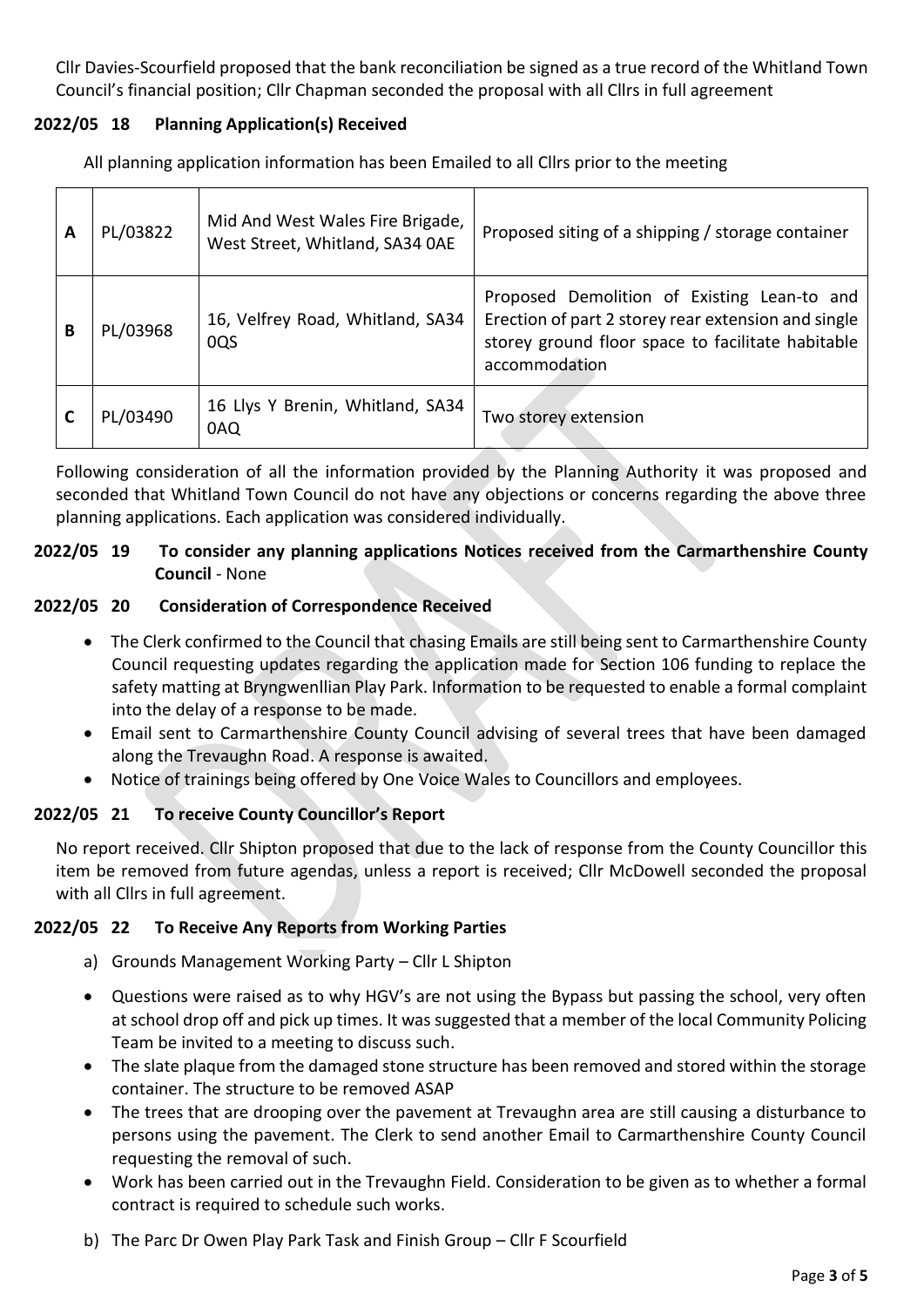$\bullet$  It has been confirmed by the park installers that works will be completed by the 2<sup>nd</sup> June 2022

## **2022/05 23 To Receive Reports from Council Representatives of Outside Bodies**

Cllr Chapman on behalf of the Ten Towns Digital Project

- The website design is progressing well.
- The software for the digital displays is still to be confirmed.

Cllr Davies-Scourfield on behalf of the Ten Towns Capital Grant

- Carmarthenshire County Council are still in negotiations with the owners of the old dairy site regarding the possibility of the site being developed as a car park
- Carmarthenshire County Council Officers have requested Whitland Town Council to make an application for section 106 funding towards solar powered electric bike charging points to be located within Whitland.

## **2022/05 24 To commence the Co-option process** (6 spaces)

Cllr Blandford proposed that Whitland Town Council commence the Co-option process to fill the six vacant seats on Whitland Town Council, with the closing date for applications being the 10.06.2022; Cllr Shipton seconded the proposal with all Cllrs in full agreement.

## **2022/05 25 To consider that adoption of the Donation Policy and accompanying documentation**

Cllr Blandford proposed that Whitland Town Council adopt the Donation Policy and accompanying documentation, as presented, and to review such in one year; Cllr Shipton seconded the proposal with all Cllrs in full agreement.

# **2022/05 26 To consider the Insurance quotation received and there the renewal of the Council's insurance for 2022/2023** (Renewal date - 4 th June 2022)

It was agreed to accept the insurance quotation as received.

## **2022/05 27 Considerations for discussion at the next meeting**

June Agenda – To give consideration to the appointment of a youth representative or Mayors Cadet to work with Whitland Town Council.

Meeting Closed 20.31